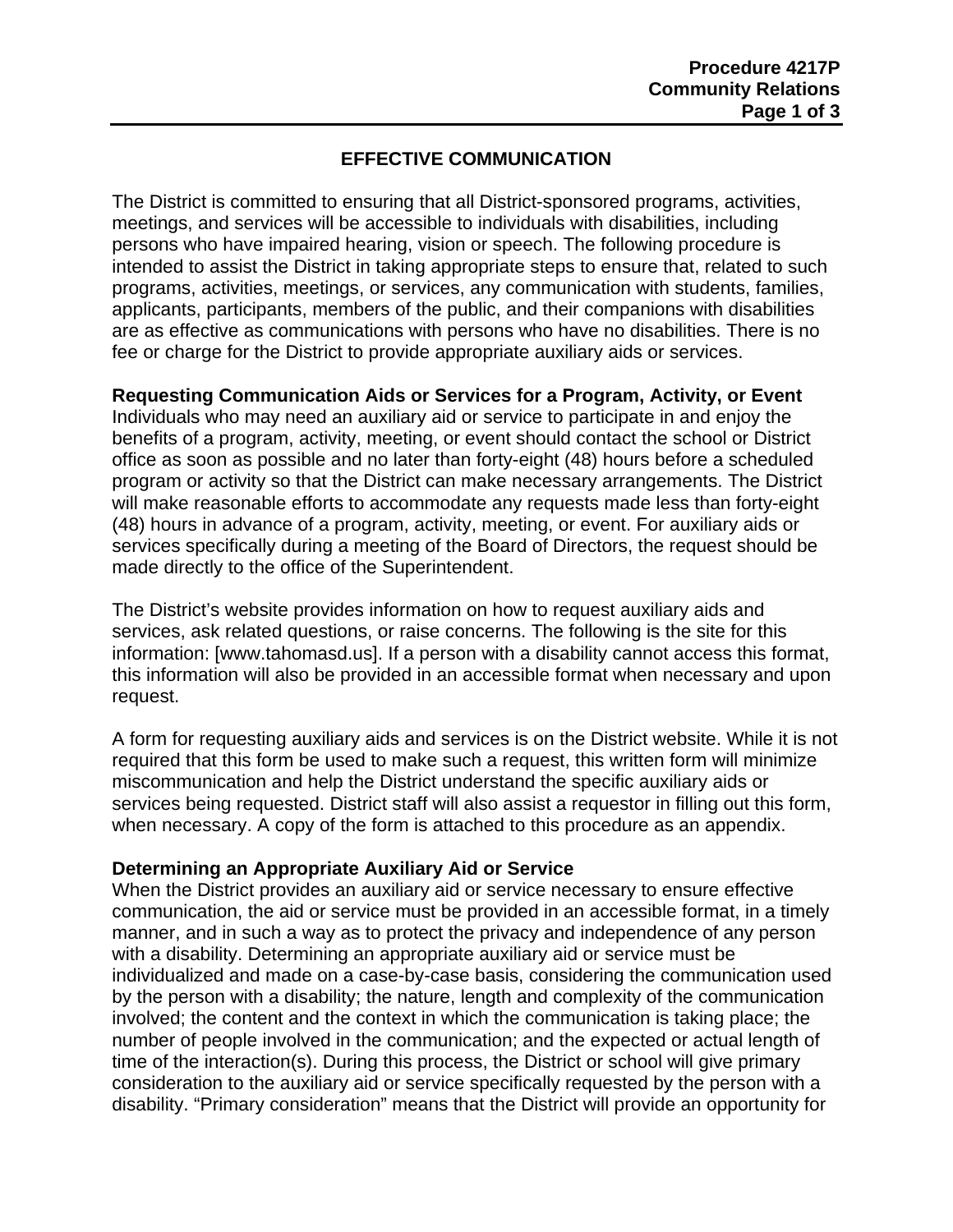the person with the disability (or an appropriate family member) to request the aid or service that he or she thinks is needed to provide effective communication.

The District or school will honor the choice of the person with a disability unless:

- 1. the District or school can prove that an alternative auxiliary aid or service provides communication that is equally as effective as communication provided to a student without a disability; or
- 2. the District determines that such aid or service would result in a fundamental alteration in the nature of the service, program, or activity, or would result in an undue financial and administrative burden to the District.

If the District refuses to provide a particular auxiliary aid or service for the reasons stated in number (2.) above, such determination must be made by the Superintendent or the Superintendent's designee who has the authority to make budgetary and spending decisions, after considering all resources available for use by the District in the funding and operation of the service, program, or activity. This determination must be issued in writing with the reasons for concluding that a requested auxiliary aid or service would cause such alteration or burden. Nevertheless, the District must take other steps that would not result in such an alteration or burden, but would still ensure that, to the maximum extent possible, the individual with a hearing, vision, or speech disability can participate in and receive the benefits or services provided by the District's program or activity.

If the District provides an auxiliary aid or service that is different than what is requested by the individual with a disability, the District will make a reasonable effort to provide notice to the requester in advance of the program, activity, meeting, or activity.

The District recognizes that communication and circumstances can change or evolve over time. If the communication with the person with a disability takes place over an extended period of time, the District or school should reassess the effectiveness of communications and seek regular feedback from the person with a disability.

## **Timely Manner**

The District will determine an appropriate auxiliary aid or service as soon as possible following a request by a person with a disability, and will likewise provide the auxiliary aid or service as soon as practicable. The District or school personnel working with the person with a disability (or an appropriate family member) will keep that person informed of when the auxiliary aid or service will be provided.

### **Interpreters**

For purposes of this policy, a "qualified interpreter" means an interpreter who, via a video remote interpreting (VRI) service or an on-site appearance, is able to interpret effectively, accurately, and impartially, both receptively and expressively, using any